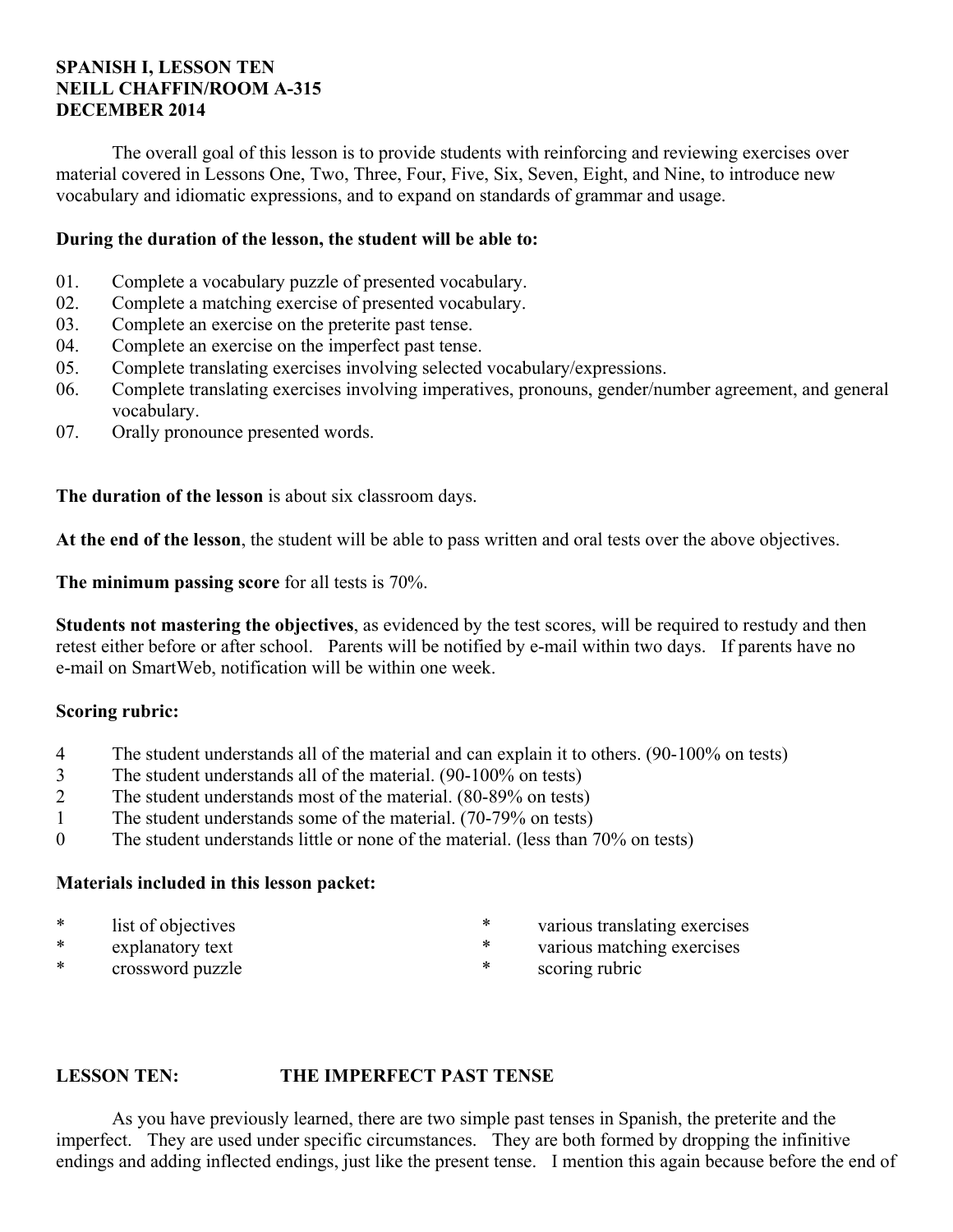the school year we will look at a couple of verb tenses that add inflectional endings without dropping the infinitive endings.

 As you have already learned, the **preterite past tense** indicates an action that took place at a specific time in the past. The action began and ended at a time in the past, even if the action went on for some time. Another way of putting this is to say that the action was completed at a definite time in the past.

 The **imperfect past tense** indicates a continuing action in the past. That is to say, it expresses an action that was continuous in the past and its completion is not indicated. It is used to express an action in the past that was customary or habitual. It is used for the following:

| $\ast$ | to express an action that was going on in the past at the same time as another action;               |
|--------|------------------------------------------------------------------------------------------------------|
|        | Mi gato corrìa y mi perro ladraba.                                                                   |
|        | My cat was running and my dog was barking.                                                           |
| *      | to express an action that was going on in the past when another action occurred;                     |
|        | El profesor hablaba cuando la muchacha saliò.                                                        |
|        | The teacher was talking when the girl left.                                                          |
|        | Note: the second action will be in the preterite!                                                    |
| ∗      | to express an action that a person did habitually in the past;                                       |
|        | Cuando yo estaba en el ejèrcito, yo me levantaba muy de la mañana.                                   |
|        | When I was in the army, I got up (used to get up) (would get up) very early.                         |
| $\ast$ | to express a mental, emotional, or physical condition/process, or description in the past;           |
|        | Me gustaba bañarme en agua muy caliente.                                                             |
|        | I liked bathing (used to like bathing) in very hot water.                                            |
|        | Yo estaba triste todo el dìa.                                                                        |
|        | I was sad all day.                                                                                   |
|        | El muchacho era gordo cuando era muy joven.                                                          |
|        | The boy was fat (used to be fat) when he was very young.                                             |
| ∗      | the time of day in the past;                                                                         |
|        | Era la una de la mañana.                                                                             |
|        | It was one in the morning.                                                                           |
| ∗      | to express an action that occurred in the past and lasted a certain time before another past action; |
|        | Hacìa dos dìas que nosotros trabajabamos en el jardìn hasta que empezò la lluvia.                    |
|        | We had been working in the garden for two days until the rain began.                                 |
|        | Note: the second action will be in the preterite!                                                    |
| $\ast$ | to express an indirect quotation in the past.                                                        |
|        | Ellos dijeron que necesitaban salir de la escuela.                                                   |
|        | They said that they needed to leave the school.                                                      |
|        | It is common to use certain adverbial phrases with the imperfect tense:                              |
|        | de vez en evendo from timo to timo<br>mughas years mony timos                                        |

| muchas veces         | many times              | de vez en cuando | from time to time |
|----------------------|-------------------------|------------------|-------------------|
| con frequencia       | frequently              | a menudo         | often             |
| frecuentemente       | frequently              | todos las noches | every night       |
| los sàbados          | on Saturdays            | todos los dìas   | every day         |
| cada mes, año, etc.  | every month, year, etc. | siempre          | always            |
| sometimes<br>a veces |                         |                  |                   |

 As you can see, the imperfect is used for many reasons, more so than the preterite. The good news is that the imperfect is very regular in formation. There are only **three verbs that are irregular** in the imperfect: **ir, ser**, and **ver**.

|             | <u>Ir</u> | Ser  | $v_{\rm er}$ |
|-------------|-----------|------|--------------|
| y0          | iba       | era  | veia         |
|             | ibas      | eras | veias        |
| Ud./èl/ella | iba       | era  | veia         |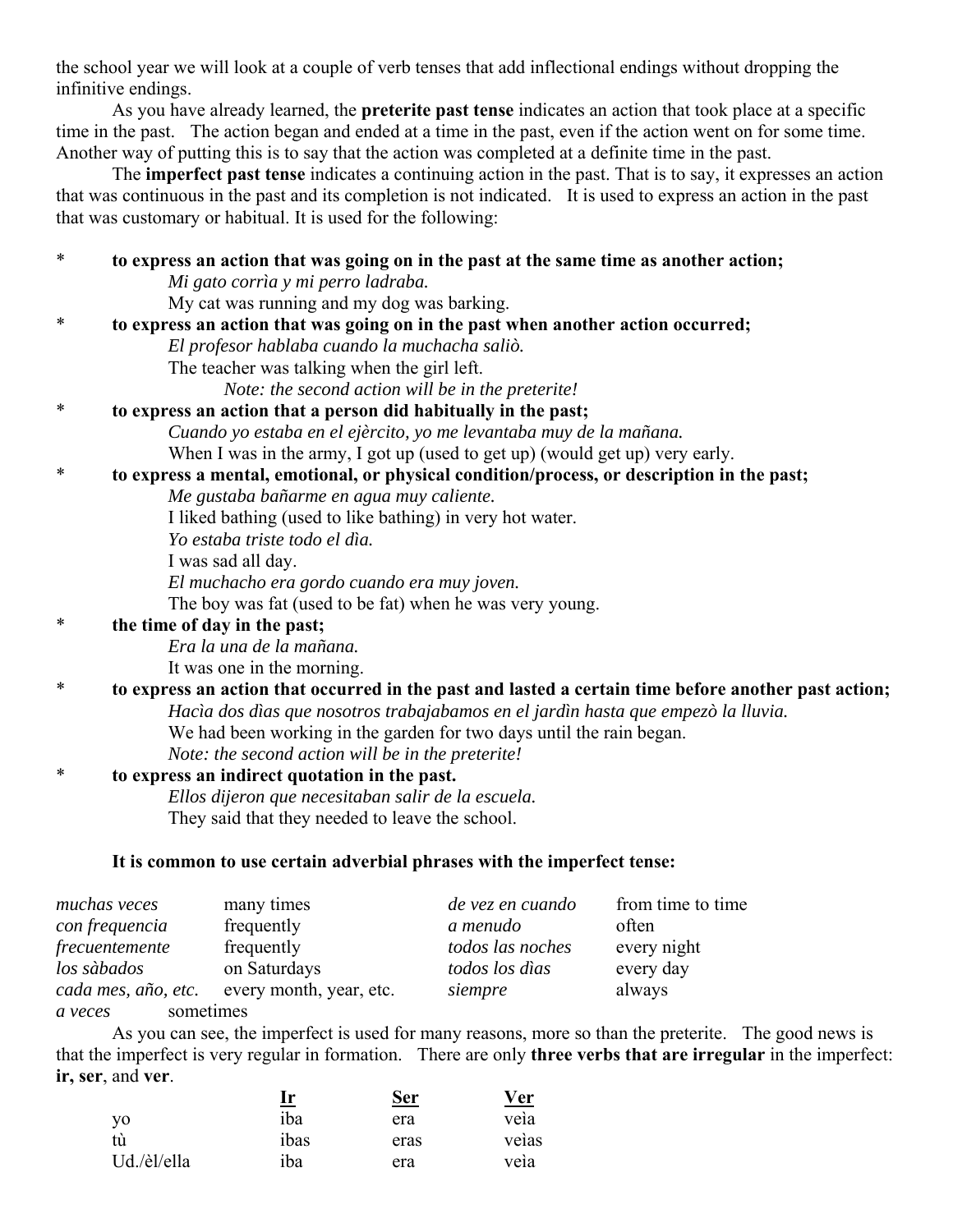| nosotros-as      |       | ibamos èramos veiamos |        |
|------------------|-------|-----------------------|--------|
| vosotros-as      | ibais | erais                 | veiais |
| Uds./ellos/ellas | ihan  | eran                  | veian  |

Except for the three verbs shown above, the imperfect is formed by dropping the infinitive ending (AR/ER/IR) and adding the following inflectional endings: aba, abas, aba, àbamos, abais, aban for AR verbs and ia, ias, ia, iamos, iais, ian for ER/IR verbs. Note that the ending for first person singular and third person singular are the same.

#### For AR verbs:

|                  | Hablar     | Cantar     | Arreglar     |
|------------------|------------|------------|--------------|
| yo               | hablaba    | cantaba    | arreglaba    |
| tù               | hablabas   | cantabas   | arreglabas   |
| Ud./èl/ella      | hablaba    | cantaba    | arreglaba    |
| nosotros-as      | hablàbamos | cantàbamos | arreglàbamos |
| vosotros-as      | hablabais  | cantabais  | arreglabais  |
| Uds./ellos/ellas | hablaban   | cantaban   | arreglaban   |

#### For ER/IR verbs:

|                  | Comer    | Subir   |          | <b>Conocer</b> |
|------------------|----------|---------|----------|----------------|
| yo               | comia    | subia   |          | conocia        |
| tù               | comias   | subias  |          | conocias       |
| Ud./èl/ella      | comia    | subia   |          | conocia        |
| nosotros-as      | comiamos |         | subiamos | conociamos     |
| vosotros-as      | comiais  | subiais |          | conociais      |
| Uds./ellos/ellas | comian   | subian  |          | conocian       |

Again, there are only three irregular verbs in the imperfect tense, as shown above: **ir, ser,** and **ver**. The remainder, as you can see, are absolutely predictable.

#### More examples of the use of the imperfect past tense:

#### Yo estudiaba mucho cuando asistía a la universidad.

I studied when I was at the university. I used to study a lot when I used to be at the university. I would study a lot when I was at the university. These all indicate habitual or customary past actions.

#### Ella hablaba mientras tocaba la orquesta.

She talked while the orchestra played. She was talking while the orchestra played.

These indicate two simultaneous past actions.

# Cuando ellos vivían en California, ibamos a la playa casi cada día.

When they lived in California, they went to the beach almost every day. When they used to live in California, they used to go to the beach almost every day. When they lived in California, they would go to the beach every day. These indicate habitual or customary past actions.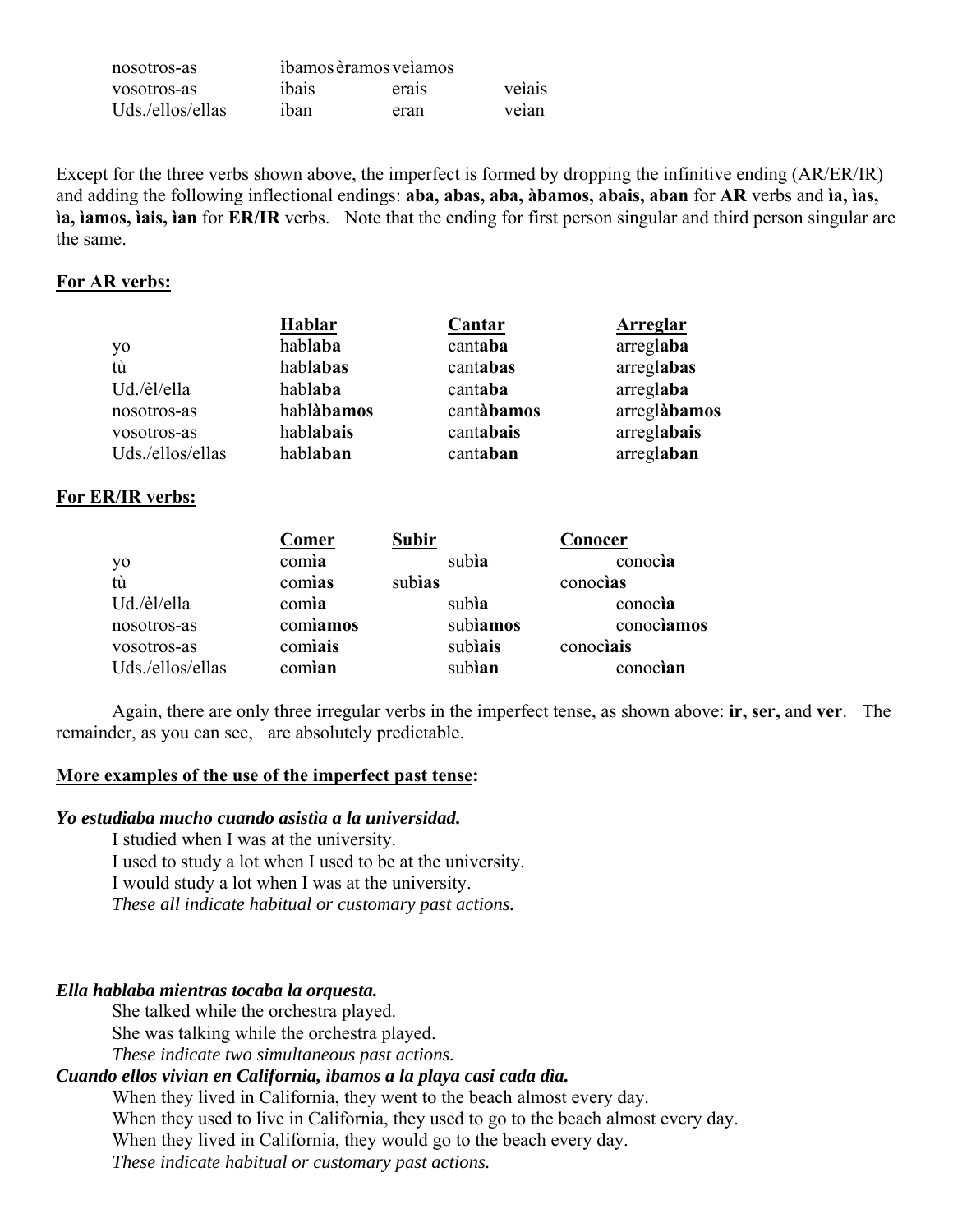#### *Hacìa mas que dos horas que trabajàbamos en el techo y escuchàbamos la mùsica.*

We were working for two hours on the roof and listening to music.

*These indicate two simultaneous past actions.*

# *Yo estaba alegre cuando vivìa en Alemania.*

I was happy when I lived in Germany.

I used to be happy when I used to live in Germany.

*These indicate physical, emotional, mental conditions in the past.*

# *La muchacha cantaba y el muchacho reìa.*

The girl was singing, and the boy was laughing.

 *These indicate two simultaneous past actions.*

# *La señorita trabajaba en el banco, y era rubia.*

The young lady worked in the bank, and she was blond.

*The indicates a past action that may still be occurring, and a physical condition in the past.*

#### *Hacìa buen tiempo ese verano.*

There was good weather that summer.

*This indicates a weather condition in the past.*

#### *Eran las siete de la noche, y estàbamos cansados.*

It was seven at night, and we were tired.

*This indicates time in the past and a physical condition in the past.*

# *Un negociante vendìa los refrigeradores, y el otro los compraba.*

 One merchant was selling refrigerators, and the other was buying them. *This indicates two simultaneous past actions*

#### **The imperfect versus the preterite:**

#### *Ella cantaba cada dìa.*

She used to (would) sing every day.

 *This expresses an habitual past action.*

# *Ella cantò ayer.*

 She sang yesterday.  *This is an action that occurred and ended at a specific time in the past.*

#### *Yo vivìa en Los Angeles durante muchos años.*

I lived in Los Angeles for many years.

 *The use of the imperfect indicates it is not clear if I still live there or not.*

# *Yo viviò en Los Angeles durante cinco meses.*

I lived in Los Angeles for five months.

 *The use of the preterite indicates that I no longer live there.*

# *Yo la veìa de vez en cuando.*

 I saw her from time to time.  *The use of the imperfect, and the following phrase, indicate an habitual past action.*

#### *Yo la vi dos veces la semana pasada.*

I saw her twice last week.

 *The use of the preterite indicates a past action that ended in the past.*

# *Bailàbamos todos los sàbados.*

We used to (would) dance every Saturday.

 *The imperfect, and the following phrase, indicate an habitual or customary past action.*

#### *Ellos bailaron el sàbado.*

They danced Saturday.

 *The use of the preterite indicates a past action that ended in the past.*

## *Las chicas andaban mientras los chicos corrìan.*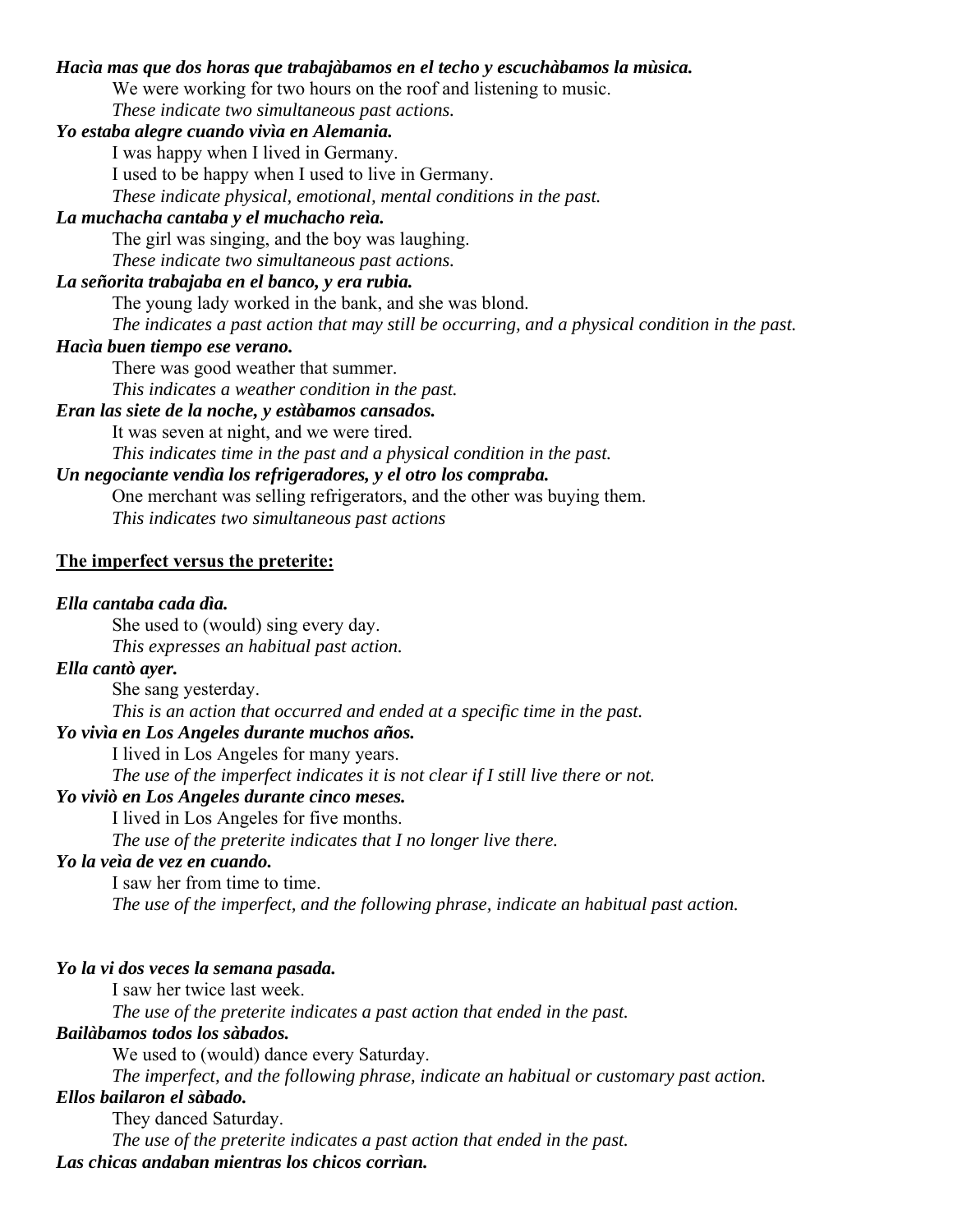The girls walked while the boys ran.

 *The imperfect indicates two past actions that were occurring at the same time.*

# *Trabajàbamos en el cèsped hasta que empezò la lluvia.*

We were working in the yard until the rain began.

 *The first verb is in the imperfect and the second in the preterite. The first indicates an action that was occurring in the past but ended when the second action occurred.* 

*Mis amigos discutìan los resultados de la prueba cuando el profesor los anunciò.*

 My friends were discussing the results of the test when the teacher announced them.  *The first verb is in the imperfect and the second in the preterite. The first indicates an action that was occurring in the past but ended when the second action occurred.*

#### *Mi hermana me dijo ayer que oìa un ruido misterioso.*

 My sister told me yesterday that she heard a mysterious noise. *The first verb is preterite; the second is an indirect quote and thus imperfect.*

**As indicated before, sometimes the use of either past tense is clarified by using certain adverbials, as already shown above:**

#### **For the imperfect tense:**

| muchas veces         | many times            | de vez en cuando | from time to time |
|----------------------|-----------------------|------------------|-------------------|
| con frequencia       | frequently            | a menudo         | often             |
| frecuentemente       | frequently            | todos las noches | every night       |
| los sàbados          | on Saturdays          | todos los dìas   | every day         |
| cada mes, año, etc.  | every mes, year, etc. | siempre          | always            |
| sometimes<br>a veces |                       |                  |                   |

**Notice that all of the above phrases indicate an habitual or customary past action not pegged to a particular time in the past or indicating a specific end to the action.**

#### **For the preterite tense:**

| ayer             | yesterday                | durante seis dìas                                  | for six days              |
|------------------|--------------------------|----------------------------------------------------|---------------------------|
| anteayer         | the day before yesterday | el otro dìa                                        | the other day             |
| la semana pasada | last week                | hace dos dìas, años, etc.                          | for two days, years, etc. |
| anoche           | last night               | el mes, el año, etc. pasado last month, year, etc. |                           |
| noche pasada     | last night               |                                                    |                           |

## **Notice that all of the above phrases indicate an action that occurred and ended at a particular time in the past.**

 Below are two brief stories derived from my memory of life in the army in Germany some forty years ago. The **first story**, describing a typical Saturday, is written using the **imperfect tense**, since the events are not ones that took place at a particular time. They describe habitual or customary past actions. The translation is in the right-hand column. The **second story** describes a particular series of events on a particular day. It is written largely in the **preterite tense**. Again, the translation is in the right-hand column.

 Cuando yo estaba en el ejèrcito en Alemania, ya hace cuarenta años pasados, me levantaba muy de la Caminàbamos en un camino que pasaba por campos mañana los sàbados. Me bañaba en ducha y me vestìa. Iba a la cafeterìa para tomar el desayuno.

 De allì, unos amigos y yo nos ìbamos del puesto militar y dàbamos una caminata al pueblo pequeño y antiguo no muy lejos de allì.

verdes y frondosos. Era muy hermosa. Hablàbamos del campo, de los problemas de la vida diaria militar, y de nuestros familias y hogares mientras andàbamos.

Al llegar en el pueblo, andàbamos por las calles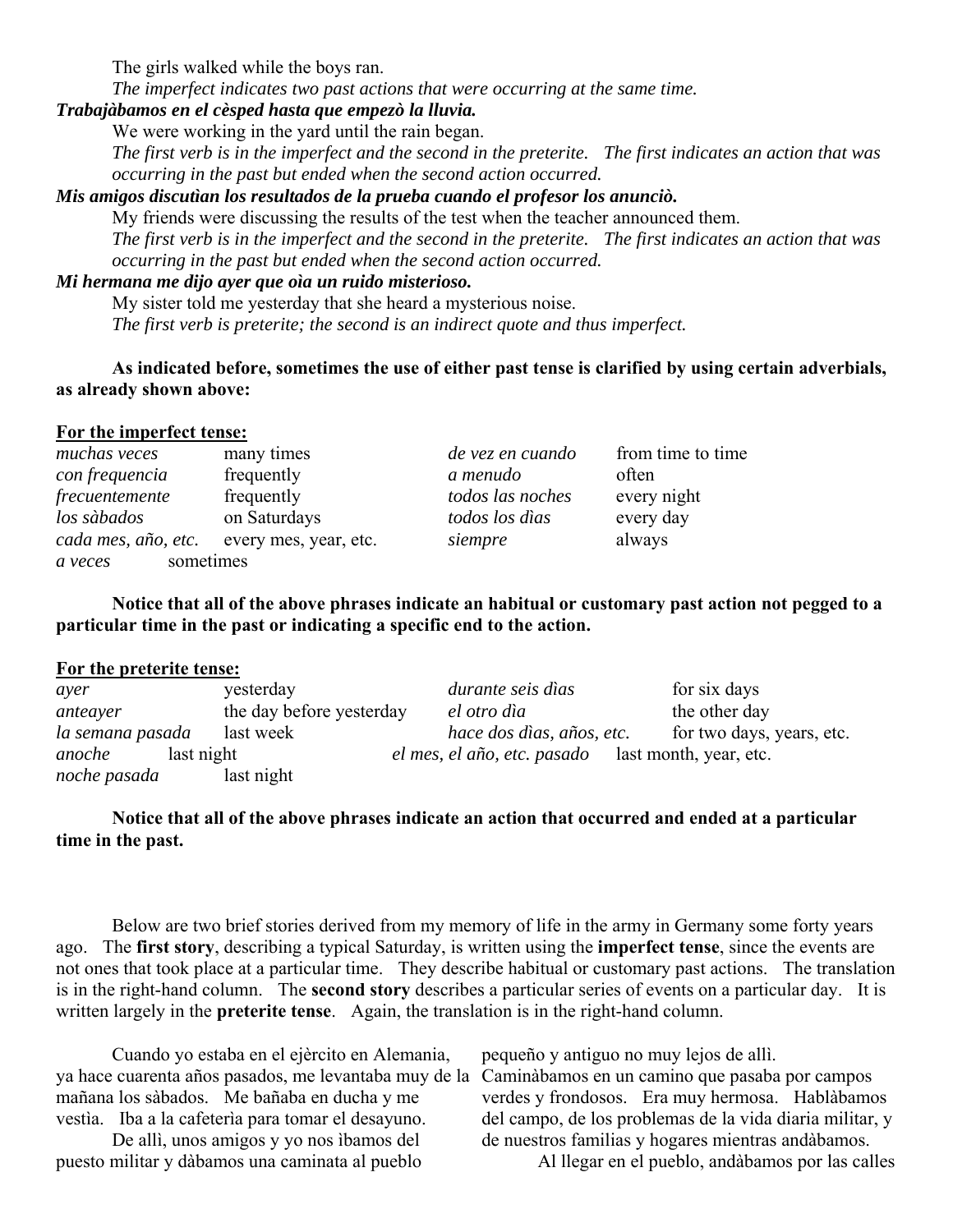aguijarradas y estrechas entre casas y otros edificios muy antiguos. El pueblo estaba allì desde casi once siglos, bien preservado, y era muy pintoresco. Andàbamos de un parte a otro del pueblo, y miràbamos las vistas interesantes. Habìa una iglesia muy impresiva y un monasterio fortificado con murallas de piedra muy altas.

 Nos sentàbamos en un cafe de aire libre con mesas en las aceras. La moza nos traìa las cervezas, las salchichas, y las papas fritas. Comìamos, hablàbamos, y jugàbamos a naipes. Miràbamos las señoritas que pasaban por allì.

# *Notice that the verbs are in the imperfect tense. This is because the actions in the story are habitual ones, not ones that occurred at a particular time.*

 Un sàbado, cuando **estaba(1)** en el ejèrcito en Alemania, ya hace muchos años pasados, me levantè muy de la mañana. Me bañè en ducha y me vestì. Fui a la cafeterìa para tomar el desayuno.

 Unos amigos y yo nos fuimos del puesto militar tables on the sidewalks. The waiter would bring us y caminamos por un camino en la direcciòn de un cerrito no muy lejos de allì. **Caminàbamos(2)** cuando vimos una locomotora de vapor que **se paraba(3)** en el ferrocarril, sin moverse. **Era(4)** vieja. Empezamos a hablar con un miembro de la tripulaciòn. Nos dijo que **tenìan(3)** problemas en operar la locomotora debido a su vejez y tambien porque les faltaba la experiencia en operarla. La **manejaban(3)** a un museo.

 Continuamos al cerrito donde nos sentimos en un cafè de aire libre enfrente de una iglesia arruinada. La moza nos trajo unas cervezas, unas salchichas, y papas fritas. Hablamos y comimos

**Jugàbamos(2)** a naipes cuando vimos una

 When I was in the army in Germany, forty years ago, I used to get up very early on Saturdays. I would shower and get dressed. I would go to the cafeteria to have breakfast.

 From there, some friends and I used to leave the military base and take a hike to the small ancient town not far from there. We would walk on a road that passed through lush green field. It was very beautiful.

We would talk about the countryside, the daily problems of military life, and of our families and homes while we walked.

 Upon arriving in the town, we used to walk through the narrow cobblestone streets between houses and other buildings that were very old. The town had been there for almost eleven centuries, well-preserved, and it was very picturesque. We would walk from one part of the town to the other, and we would look at the interesting sights. There was a very impressive church and a fortified monastery with very high stone walls.

 We used to sit down at an open-air cafe with beers, sausages, and french fries. We would eat, talk, and play cards. We would watch the girls that passed by.

*Notice the frequent use of "would" and "used to" in the verb forms. In English this is used to indicate habitual past actions.*

 One day, when I **was** in the army in Germany, many years ago, I got up early in the morning. I showered and got dressed. I went to the cafeteria to eat breakfast.

 Some friends and I left the military base and walked along a road in the direction of a hill not far from there. We **were walking** when we saw a steam locomotive that **was standing** on the railroad without moving. It **was** old. We began to talk to a member of the crew. He told us that they **were having** problems operating the locomotive due to its age and their lack of experience in operating it. They **were driving** it to a museum.

tempestad marchàndose de atràs de los campos cerca del cerrito. Nos fuimos del cafè para mirarla. Vimos relàmpagos golpeando los campos. Por fin, nos sentimos la electricidad en el aire y en el suelo, y corrimos al adentro del cafè.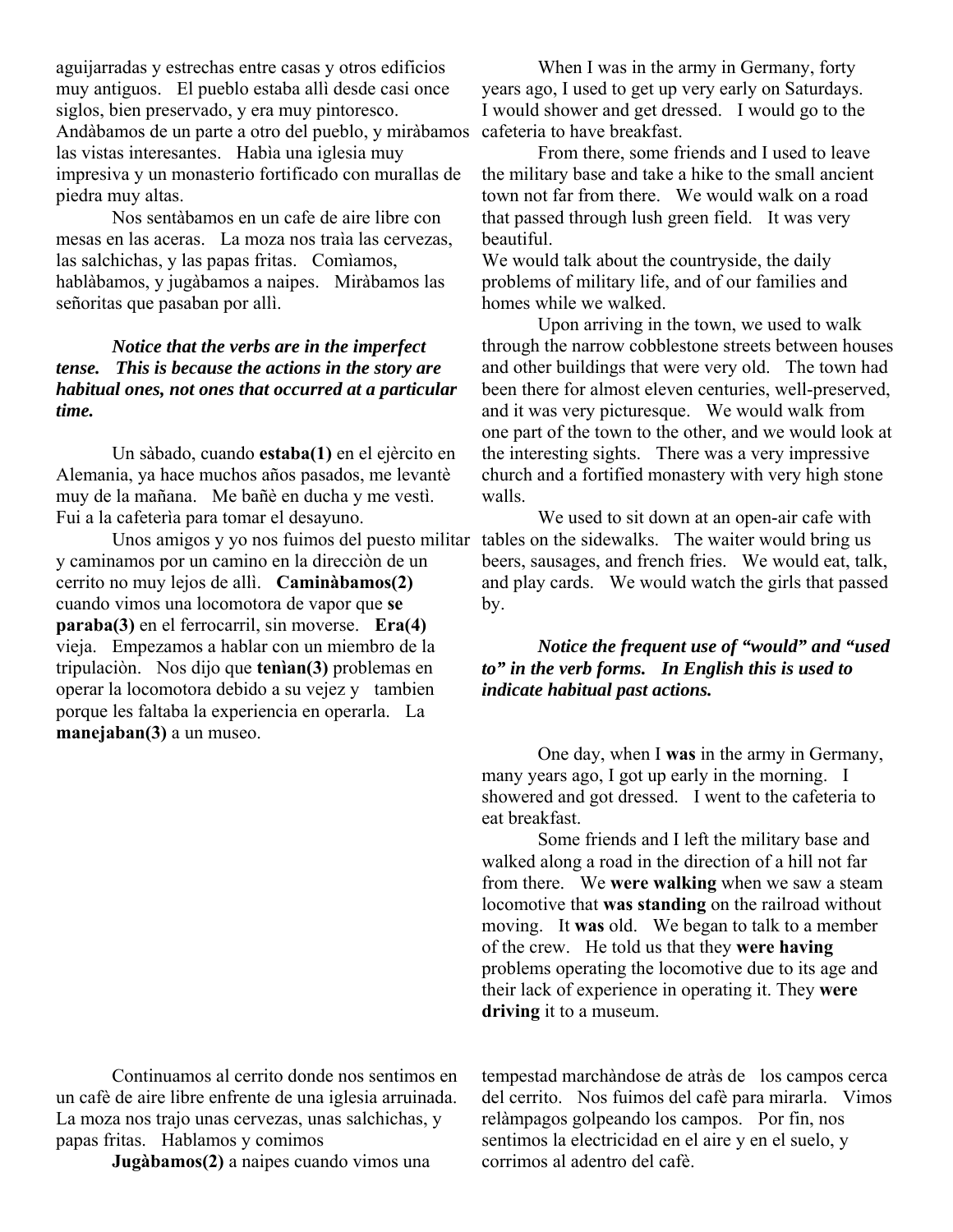*Notice that most of the verbs in this story are in the preterite tense because the actions took place at particular times in the past. The exceptions, written in the imperfect, are bold-faced. They indicate an action that was occurring when another action took place(2), a continuing past action(3), a physical condition in the past(4), or something not pegged to a particular time in the past(1).*

 We continued to the hill where we sat down at an open-air cafe in front of a ruined church. The waitress brought us some beers, sausages, and french fries. We talked and ate.

 We **were playing** cards when we saw a storm coming across the fields near the hill. We left the cafe in order to watch it. We saw lightning bolts striking the fields. Finally we felt the electricity in the air and in the ground, and we ran inside the cafe.

*Notice that with only a few exceptions, all these events took place at particular times. The exceptions are not differentiated in English. In Spanish, they would be in the imperfect (see the Spanish version to the left).*

#### **LESSON TEN: INFINITIVES IN THE PRESENT, PRETERITE, AND IMPERFECT**

| <b>GANAR</b><br>yo<br>tù<br>Ud./èl/ella<br>nosotros-as<br>vosotros-as<br>Uds./ellos/ellas   | <b>PRESENT</b><br>gano<br>ganas<br>gana<br>ganamos<br>ganàis<br>ganan |                         | <b>PRETERITE</b><br>ganè<br>ganaste<br>ganò<br>ganamos<br>ganasteis<br>ganaron | ganabas                         | <b>IMPERFECT</b><br>ganaba<br>ganaba<br>ganàbamos<br>ganabais<br>ganaban |
|---------------------------------------------------------------------------------------------|-----------------------------------------------------------------------|-------------------------|--------------------------------------------------------------------------------|---------------------------------|--------------------------------------------------------------------------|
| <b>RECIBIR</b><br>yo<br>tù<br>Ud./èl/ella<br>nosotros-as<br>vosotros-as<br>Uds./ellos/ellas | recibo<br>recibes<br>recibe<br>recibimos<br>recibis<br>reciben        | recibiste<br>recibieron | recibì<br>recibiò<br>recibimos<br>recibisteis                                  | recibias<br>recibia<br>recibian | recibia<br>recibiamos<br>recibiais                                       |
| <b>TEMER</b><br>yo<br>tù<br>Ud./èl/ella<br>nosotros-as<br>vosotros-as<br>Uds./ellos/ellas   | temo<br>temes<br>teme<br>tememos<br>temèis<br>temen                   |                         | temì<br>temiste<br>temiò<br>temimos<br>temisteis<br>temieron                   | temias                          | temia<br>temia<br>temiamos<br>temiais<br>temian                          |

 Notice, as mentioned before, how the **AR verb** in the imperfect takes the **aba, abas, aba, àbamos, abais, aban** endings. The **ER/IR** verbs conjugate exactly the same as each other in the imperfect and take the **ìa, ìas, ìa, ìamos, ìais, ìan** endings. *The only irregulars in the imperfect are ir, ser, and ver, as shown earlier.* **LESSON TEN: TRANSLATION/IMPERFECT TENSE**

*Directions: Write the imperfect tense form of the verb to match the subject. Then translate the phrase:*

01. El muchacho *subìa* (subir) *The boy climbed*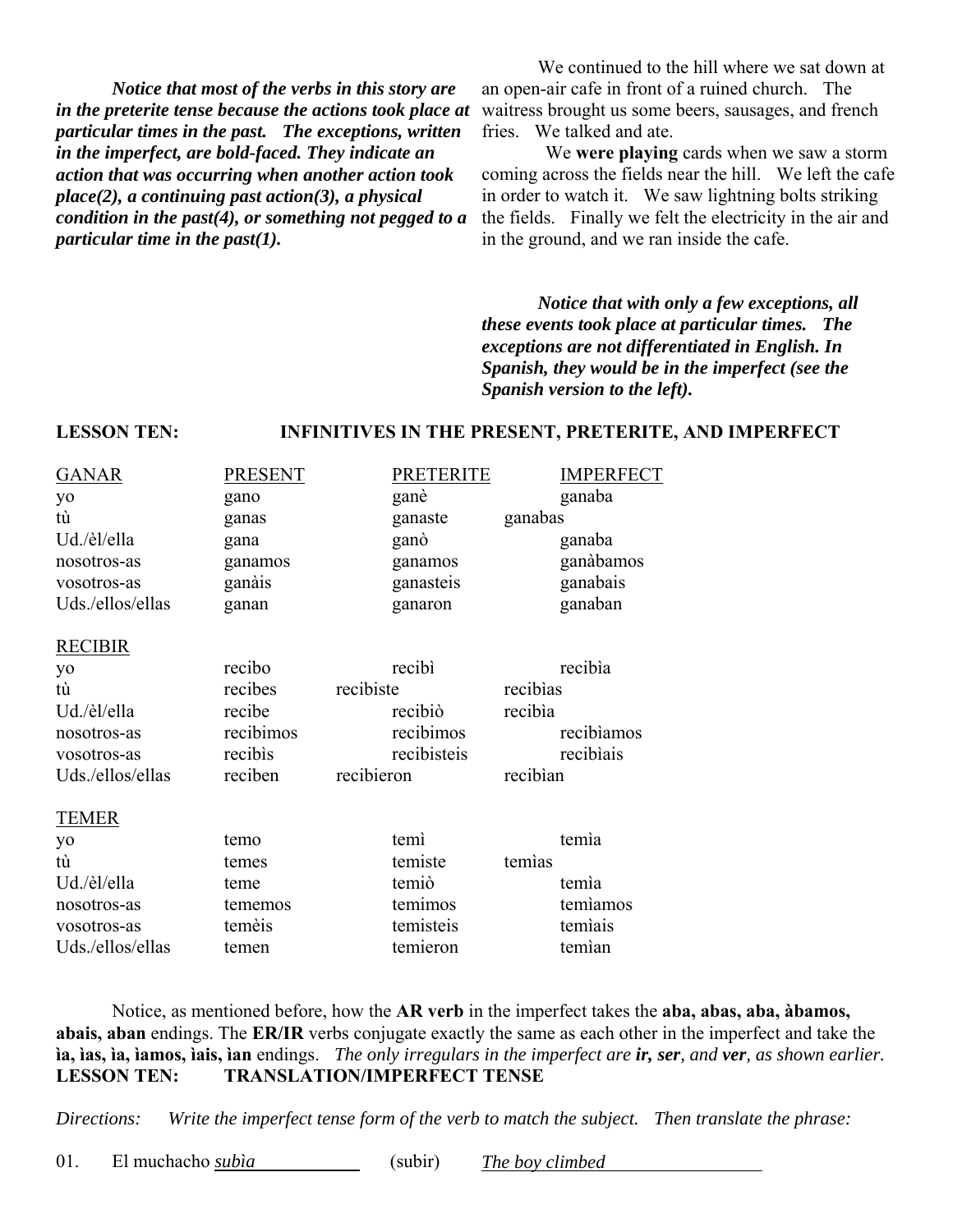| 02. | Las señoritas                                                                                                                                                                                                                                                                                                                                                                                                                                     | (comprender)                 |
|-----|---------------------------------------------------------------------------------------------------------------------------------------------------------------------------------------------------------------------------------------------------------------------------------------------------------------------------------------------------------------------------------------------------------------------------------------------------|------------------------------|
| 03. | La vaca $\frac{1}{\sqrt{1-\frac{1}{2}} \cdot \frac{1}{2} \cdot \frac{1}{2} \cdot \frac{1}{2} \cdot \frac{1}{2} \cdot \frac{1}{2} \cdot \frac{1}{2} \cdot \frac{1}{2} \cdot \frac{1}{2} \cdot \frac{1}{2} \cdot \frac{1}{2} \cdot \frac{1}{2} \cdot \frac{1}{2} \cdot \frac{1}{2} \cdot \frac{1}{2} \cdot \frac{1}{2} \cdot \frac{1}{2} \cdot \frac{1}{2} \cdot \frac{1}{2} \cdot \frac{1}{2} \cdot \frac{1}{2} \cdot \frac{1}{2} \cdot \frac{1}{$ | (comer)                      |
| 04. | El vendedor                                                                                                                                                                                                                                                                                                                                                                                                                                       | (vender)                     |
| 05. | El camión                                                                                                                                                                                                                                                                                                                                                                                                                                         | (pararse)                    |
| 05. |                                                                                                                                                                                                                                                                                                                                                                                                                                                   | (tocar)                      |
| 06. | Los pàjaros                                                                                                                                                                                                                                                                                                                                                                                                                                       | $\overline{(cantar)}$        |
| 07. | La profesora                                                                                                                                                                                                                                                                                                                                                                                                                                      | (gritar)                     |
| 08. | El perro                                                                                                                                                                                                                                                                                                                                                                                                                                          | (ladrar)                     |
| 09. | El gato                                                                                                                                                                                                                                                                                                                                                                                                                                           | (rastrar)                    |
| 10. | Los niños                                                                                                                                                                                                                                                                                                                                                                                                                                         | (jugar)                      |
| 11. | La mujer                                                                                                                                                                                                                                                                                                                                                                                                                                          | (caerse)                     |
| 12. | La clase                                                                                                                                                                                                                                                                                                                                                                                                                                          | (empezar)                    |
| 13. | El abuelo                                                                                                                                                                                                                                                                                                                                                                                                                                         | (recibir)                    |
| 14. | La enfermera (salir)                                                                                                                                                                                                                                                                                                                                                                                                                              |                              |
| 15. | Mis hermanas                                                                                                                                                                                                                                                                                                                                                                                                                                      | $\overline{\text{(dormir)}}$ |
| 16. | Nuestros tios                                                                                                                                                                                                                                                                                                                                                                                                                                     | $($ llegar $)$               |
| 17. | Esas cabras                                                                                                                                                                                                                                                                                                                                                                                                                                       | (morir)                      |
| 18. | Aquel cèsped                                                                                                                                                                                                                                                                                                                                                                                                                                      | (crecer)                     |
| 19. | Ese hombre (levantarse)                                                                                                                                                                                                                                                                                                                                                                                                                           |                              |
| 20. | Esos niños<br><u> 1990 - Johann Barbara, martx</u>                                                                                                                                                                                                                                                                                                                                                                                                | (acostarse)                  |
| 21. | El techo                                                                                                                                                                                                                                                                                                                                                                                                                                          | (gotear)                     |
| 22. | Yo<br><u> 1980 - Johann Barbara, martxa alemaniar a</u>                                                                                                                                                                                                                                                                                                                                                                                           | (bañarse)                    |
| 23. | <b>Nosotros</b>                                                                                                                                                                                                                                                                                                                                                                                                                                   | (andar)                      |

| 24.               | Tù                                                                                                                                                                                                                            | (peinarse)            |
|-------------------|-------------------------------------------------------------------------------------------------------------------------------------------------------------------------------------------------------------------------------|-----------------------|
| 25.               | La criada                                                                                                                                                                                                                     | (limpiar)             |
| 26.               | Los estudiantes                                                                                                                                                                                                               | (estudiar)            |
| 27.               | El avion                                                                                                                                                                                                                      | (aterrizar)           |
| 28.               | Las señoritas                                                                                                                                                                                                                 | (entender)            |
| 29.               | El sol                                                                                                                                                                                                                        | (brillar)             |
| 30.               | Ellos and the state of the state of the state of the state of the state of the state of the state of the state of the state of the state of the state of the state of the state of the state of the state of the state of the | $\left($ ir $\right)$ |
| 31.               | Ella                                                                                                                                                                                                                          | (ver)                 |
| 32.               |                                                                                                                                                                                                                               | $(\text{ser})$        |
| 33.               | El carpintero                                                                                                                                                                                                                 | (construir)           |
| 34.               | Los mecànicos                                                                                                                                                                                                                 | (reparar)             |
| 35.               | Tus primos                                                                                                                                                                                                                    | (irse)                |
| 36.               | $\dot{E}1$                                                                                                                                                                                                                    | (afeitarse)           |
| 37.               | Los pescados                                                                                                                                                                                                                  | (nadar)               |
| 38.               | Las abejas                                                                                                                                                                                                                    | (volar)               |
| 39.               | El topo                                                                                                                                                                                                                       | (cavar)               |
| $\overline{40}$ . | Mi papà                                                                                                                                                                                                                       | (pintar)              |
| 41.               | Mi hermano                                                                                                                                                                                                                    | (sentarse)            |
| 42.               | La mujer                                                                                                                                                                                                                      | (secarse)             |
| 43.               |                                                                                                                                                                                                                               | (abordar)             |
| 44.               | El autor                                                                                                                                                                                                                      | (escribir)            |
| 45.               | El mozo                                                                                                                                                                                                                       | (servir)              |
|                   |                                                                                                                                                                                                                               |                       |

#### **LESSON TEN: TRANSLATION/PRETERITE TENSE**

Write the preterite tense form of the verb to match the subject. Then translate the phrase: Directions:

El mercante *compr*ò (comprar) 02. La señorita (perder)  $01.$ El mercante comprò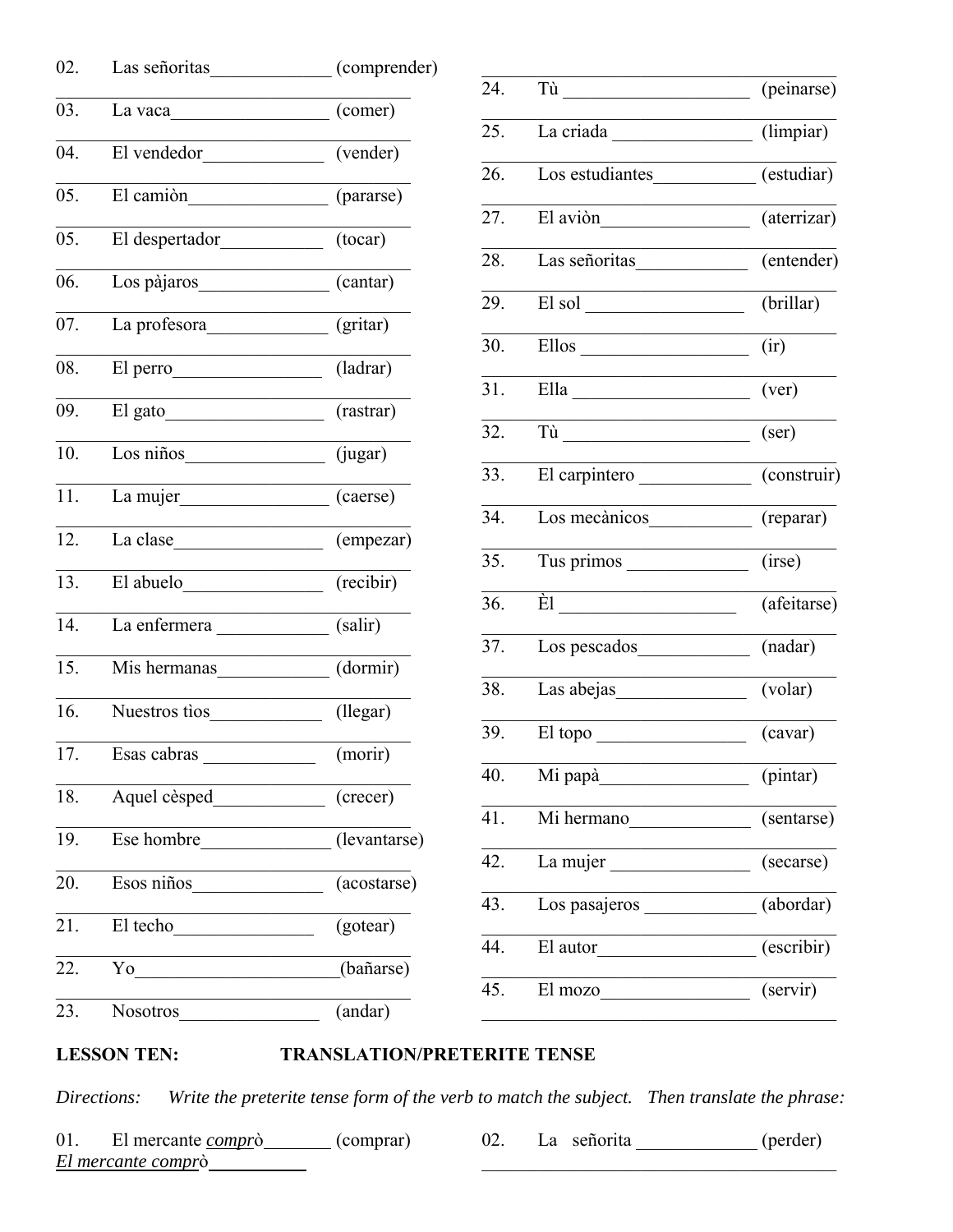| Las vacas                                                                                                                                                                                                                                                                                                                                                                                                                                       | (dormir)                       |
|-------------------------------------------------------------------------------------------------------------------------------------------------------------------------------------------------------------------------------------------------------------------------------------------------------------------------------------------------------------------------------------------------------------------------------------------------|--------------------------------|
| El autobùs                                                                                                                                                                                                                                                                                                                                                                                                                                      | (doblar)                       |
|                                                                                                                                                                                                                                                                                                                                                                                                                                                 | (volar)                        |
| Los despertadores (tocar)                                                                                                                                                                                                                                                                                                                                                                                                                       |                                |
| Las señoritas (cantar)                                                                                                                                                                                                                                                                                                                                                                                                                          |                                |
| Las maestras                                                                                                                                                                                                                                                                                                                                                                                                                                    | (ensenar)                      |
| El niño                                                                                                                                                                                                                                                                                                                                                                                                                                         | (hablar)                       |
|                                                                                                                                                                                                                                                                                                                                                                                                                                                 | (rastrar)                      |
| La niña $\frac{1}{2}$                                                                                                                                                                                                                                                                                                                                                                                                                           | (iugar)                        |
| El fuente                                                                                                                                                                                                                                                                                                                                                                                                                                       | (caerse)                       |
|                                                                                                                                                                                                                                                                                                                                                                                                                                                 | (empezar)                      |
| El primo                                                                                                                                                                                                                                                                                                                                                                                                                                        | (enviar)                       |
| El doctor                                                                                                                                                                                                                                                                                                                                                                                                                                       | (salir)                        |
| Mi hermana                                                                                                                                                                                                                                                                                                                                                                                                                                      | (bailar)                       |
| Tu tia                                                                                                                                                                                                                                                                                                                                                                                                                                          | (anunciar)                     |
| Esa vaca $\frac{1}{\sqrt{1-\frac{1}{2}} \cdot \frac{1}{\sqrt{1-\frac{1}{2}} \cdot \frac{1}{\sqrt{1-\frac{1}{2}} \cdot \frac{1}{\sqrt{1-\frac{1}{2}} \cdot \frac{1}{\sqrt{1-\frac{1}{2}} \cdot \frac{1}{\sqrt{1-\frac{1}{2}} \cdot \frac{1}{\sqrt{1-\frac{1}{2}} \cdot \frac{1}{\sqrt{1-\frac{1}{2}} \cdot \frac{1}{\sqrt{1-\frac{1}{2}} \cdot \frac{1}{\sqrt{1-\frac{1}{2}} \cdot \frac{1}{\sqrt{1-\frac{1}{2}} \cdot \frac{1}{\sqrt{1-\frac{1$ | (morir)                        |
| Aquel hombre (aplaudir)                                                                                                                                                                                                                                                                                                                                                                                                                         |                                |
| Esos jòvenes                                                                                                                                                                                                                                                                                                                                                                                                                                    | (casarse)                      |
| Esa niña                                                                                                                                                                                                                                                                                                                                                                                                                                        | $\overline{\text{(adivinar)}}$ |
| El conductor                                                                                                                                                                                                                                                                                                                                                                                                                                    | (adelantar)                    |
| Tù                                                                                                                                                                                                                                                                                                                                                                                                                                              | (saber)                        |
| Uds.                                                                                                                                                                                                                                                                                                                                                                                                                                            | (andar)                        |
|                                                                                                                                                                                                                                                                                                                                                                                                                                                 |                                |

| 24. |                                                                                                                                                                                                                                | (peinarse)                    |
|-----|--------------------------------------------------------------------------------------------------------------------------------------------------------------------------------------------------------------------------------|-------------------------------|
| 25. | Las criadas (limpiar)                                                                                                                                                                                                          |                               |
| 26. | Los estudiantes                                                                                                                                                                                                                | (comprender)                  |
| 27. | El aviòn                                                                                                                                                                                                                       | (aterrizar)                   |
| 28. | Los vasos (romper)                                                                                                                                                                                                             |                               |
| 29. | Las estrellas                                                                                                                                                                                                                  | $\overline{\text{(brillar)}}$ |
| 30. | $\dot{E}1$                                                                                                                                                                                                                     | $\left($ ir $\right)$         |
| 31. | Ellas<br><u> 1989 - Johann Barn, mars eta bainar eta erromaniar eta erromania eta erromania eta erromania eta erromania e</u>                                                                                                  | (ver)                         |
| 32. | Nosotros                                                                                                                                                                                                                       | $(\text{ser})$                |
| 33. | Los gatos                                                                                                                                                                                                                      | (agarrar)                     |
| 34. | El relojero                                                                                                                                                                                                                    | (reparar)                     |
| 35. | Tus primos                                                                                                                                                                                                                     | (sufrir)                      |
| 36. | $\overline{E1}$                                                                                                                                                                                                                | (conocer)                     |
| 37. |                                                                                                                                                                                                                                | (nadar)                       |
| 38. | Las avispas (volar)                                                                                                                                                                                                            |                               |
| 39. | Los topos experiences and the set of the set of the set of the set of the set of the set of the set of the set of the set of the set of the set of the set of the set of the set of the set of the set of the set of the set o | (cavar)                       |
| 40. | Mis nietos                                                                                                                                                                                                                     | (pintar)                      |
| 41. | Nuestra papà                                                                                                                                                                                                                   | (sentarse)                    |
| 42. | Las mujeres                                                                                                                                                                                                                    | (secarse)                     |
| 43. | Los pasajeros                                                                                                                                                                                                                  | (desembarcar)                 |
| 44. | El autor                                                                                                                                                                                                                       | (acertar)                     |
| 45. | El camarero                                                                                                                                                                                                                    | (servir)                      |

#### **LESSON TEN: TRANSLATION/PRETERITE VERSUS IMPERFECT**

ions: Choose the appropriate form of the infinitive in parentheses, using **either the preterite or the imperfect**, whichever is **appropriate**. Then translate the sentence. Directions:

01. Cuando nosotros viviamos (vivir) en Los Angeles, ibamos (ir) a la playa casi todos domingos.  $\log$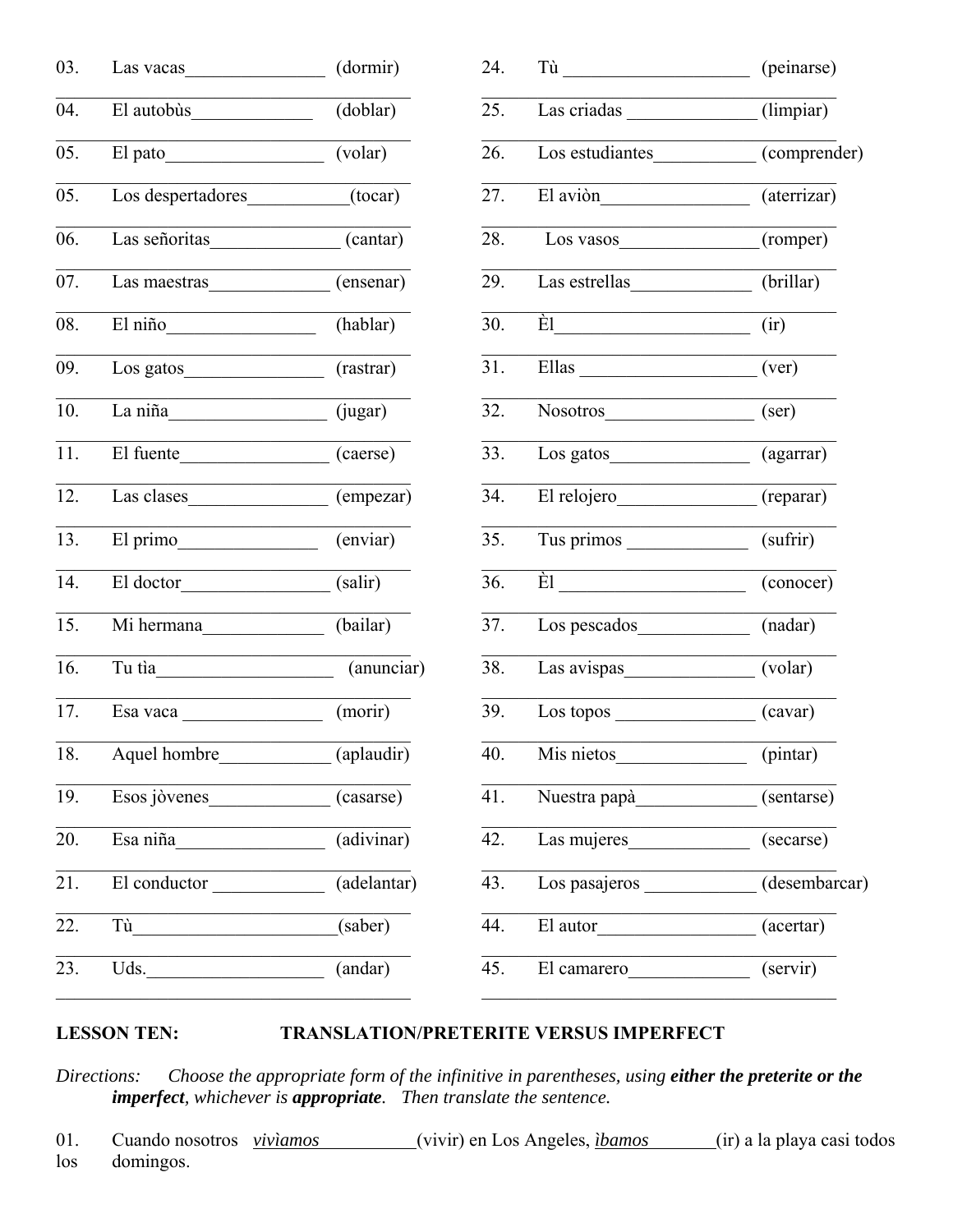|     | When we used to live in Los Angeles, we would go to the beach almost every Sunday.                                                                                                                                             |                                                                                              |                   |           |
|-----|--------------------------------------------------------------------------------------------------------------------------------------------------------------------------------------------------------------------------------|----------------------------------------------------------------------------------------------|-------------------|-----------|
| 02. | El profesor _____________(enseñar) cuando el estudiante ________(correr) del salòn de clase.                                                                                                                                   |                                                                                              |                   |           |
| 03. | Despuès de que mi hijo se ______(trasladar) a California, yo le ______(dar)llamadas por<br>telèfono de vez en cuando.                                                                                                          |                                                                                              |                   |           |
| 04. |                                                                                                                                                                                                                                | Durante todos los dias, las señoritas ______________(bailar) y los señores ____________      |                   | (cantar). |
| 05. |                                                                                                                                                                                                                                | (ser) las ocho de la noche cuando yo (regresar) a casa ayer.                                 |                   |           |
| 06. |                                                                                                                                                                                                                                | Todas las noches ella ___________(bañarse) y _________(cepillarse) el pelo.                  |                   |           |
| 07. |                                                                                                                                                                                                                                | La muchacha me _____________(decir) que ella _________(romper) la ventana.                   |                   |           |
| 08. | El mes pasado mi hijo me___________(visitar).                                                                                                                                                                                  |                                                                                              |                   |           |
| 09. | La clase _____________(empezar), y los estudiantes _____________________________                                                                                                                                               |                                                                                              | (aprender) mucho. |           |
| 10. |                                                                                                                                                                                                                                | Muchas veces las chicas (hablar) y los chicos (escuchar).                                    |                   |           |
| 11. | El reloj (dar) la hora, y yo (levantarse).                                                                                                                                                                                     |                                                                                              |                   |           |
| 12. |                                                                                                                                                                                                                                | El otro dia ella _____________(leer) los cuentos interesantes italianos.                     |                   |           |
| 13. | A veces mis gatos (correr) por la casa y (saltar) sobre los muebles.                                                                                                                                                           |                                                                                              |                   |           |
| 14. | marmelada.                                                                                                                                                                                                                     | Anoche mi hermana ___________(comer) cuatro pollos fritos con pan tostado sin mantequilla ni |                   |           |
| 15. | La muchacha (ser) alta y delgada.                                                                                                                                                                                              |                                                                                              |                   |           |
| 16. | Ella siempre (tocar) la guitarra en el patio.                                                                                                                                                                                  |                                                                                              |                   |           |
| 17. |                                                                                                                                                                                                                                | Cada dia los vecinos (trabajar) en el jardin.                                                |                   |           |
| 18. | Los sàbados èl volta de la contradición de la contradición de la contradición de la contradición de la contradición de la contradición de la contradición de la contradición de la contradición de la contradición de la contr | (dormir) hasta las once de la mañana.                                                        |                   |           |
| 19. | El sàbado pasado el                                                                                                                                                                                                            | (levantarse) mas temprano, a las diez.                                                       |                   |           |
| 20. | Las chicas                                                                                                                                                                                                                     | (andar) hasta que la lluvia                                                                  | (empezar).        |           |

# **LESSON TEN:** REVIEW VOCABULARY MATCHING:

*Directions: Match the words in Spanish to their English equivalents by writing the letter of the English equivalent in front of the number of the word in Spanish:*

| 01. El escritorio    | 05. La camisa    |     | 09. Los guantes   |     | 13. Los calcetines |
|----------------------|------------------|-----|-------------------|-----|--------------------|
| 02. La regla         | 06. El baile     | 10. | El horario        | 14. | El marcador        |
| 03. El boligrafo     | 07. El televisor |     | 11. Las persianas |     | 15. El tajalàpices |
| 04. La ropa interior | 08. El cinturò   |     | 12. La ciencia    |     | 16. El calentador  |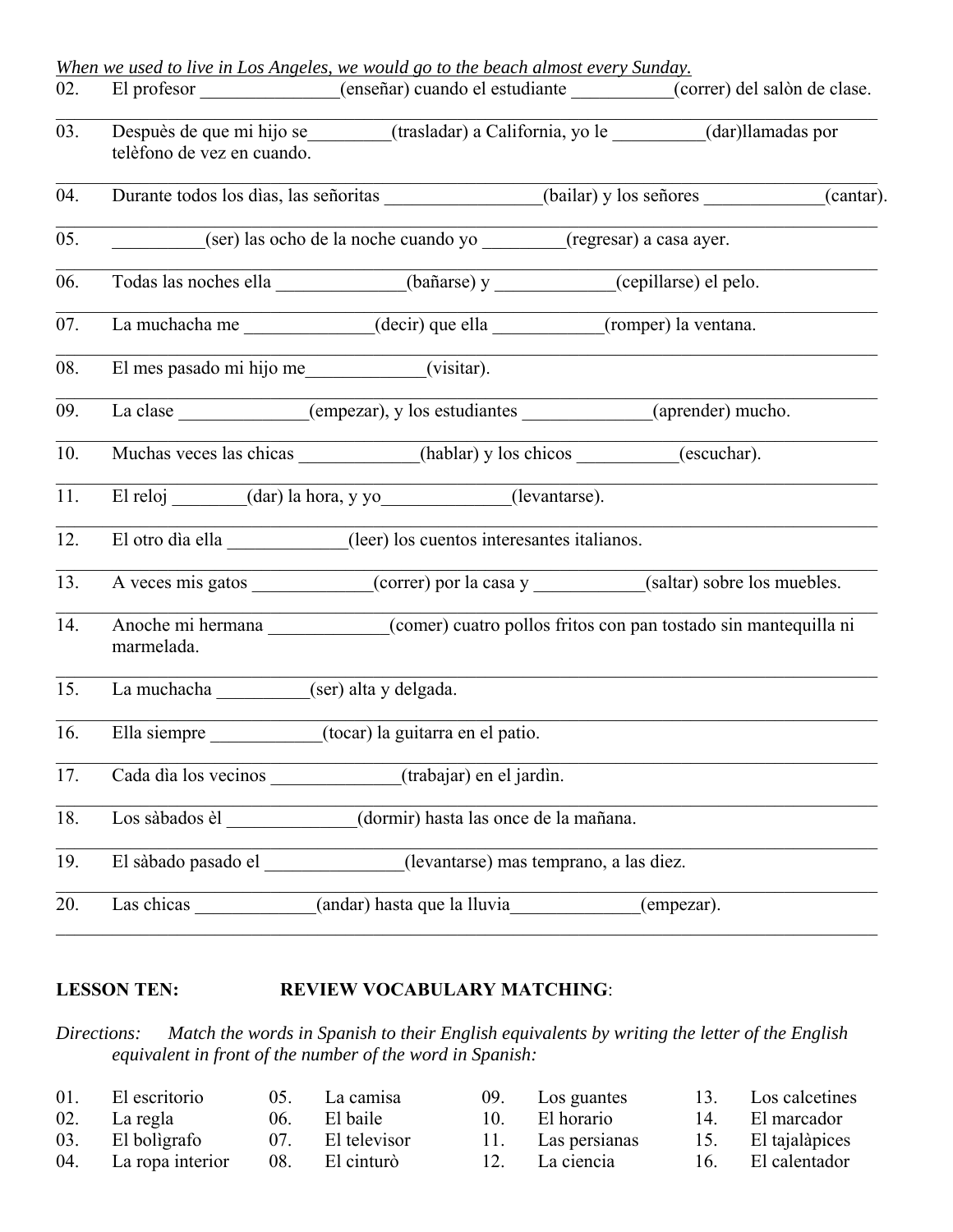| 17.           | El ventilador    |
|---------------|------------------|
| 18.           | El estante       |
| 19.           | Los pantalones   |
| 20.           | El piso          |
| 21.           | La muralla       |
| 22.           |                  |
|               | La pizarra       |
| 23.           | La puerta        |
| 24.           | El cajòn         |
| 25.           | El abogado       |
| 26.           | El portero       |
| 27.           | El cocinero      |
| 28.           | El gerente       |
| 29.           | El politico      |
| 30.           | El sacerdote     |
| 31.           | El consejero     |
| 32.           | El bombero       |
| 33.           | El cajero        |
| 34.           | El mèdico        |
| 35.           | La ventana       |
| 36.           | El reloj         |
| 37.           | La alfombra      |
| 38.           | La almohada      |
| 39.           | El dueño         |
| 40.           | El hogar         |
| 41.           | La bicicleta     |
| 42.           | El conejo        |
| 43.           | El caballo       |
| 44.           | La culebra       |
| 45.           | La mosca         |
| a.            | Television set   |
| b.            | Schedule         |
| c.            | Gloves           |
| d.            | Cashier          |
| e.            | Owner            |
| f.            | Fly              |
| g.            | Floor            |
| h.            | Lawyer           |
| $\frac{1}{1}$ | Politician       |
| j.            | Carpet           |
| k.            | Science          |
| 1.            | Fan              |
| m.            | Desk             |
| n.            | Underwear        |
| о.            | Shirt            |
| p.            | Pencil sharpener |
| q.            | Priest           |
| r.            | Home             |
| S.            | Bicycle          |
| t.            | <b>Blinds</b>    |
| u.            | Shelf            |
| v.            | Snake            |
| w.            | Manager/director |

| X.         | Janitor                   |
|------------|---------------------------|
| y.         | Doctor                    |
| Z.         | Counselor                 |
| aa.        | Ruler                     |
| bb.        | Pants/trousers            |
| cc.        | Marker                    |
| dd.        | Dance                     |
| ee.        | Ball point pen            |
| ff.        | Socks                     |
| gg.        | Belt                      |
| hh.        | Clock/watch               |
| ii.        | Heater                    |
| jj.        | Pillow                    |
| kk.        | Horse                     |
| 11.        | Rabbit                    |
| mm.        | Fireman                   |
| nn.        | Window                    |
| 00.        | Cook                      |
| pp.        | Locker                    |
| rr.        | Door                      |
| SS.        | Wall                      |
| tt.        | Chalkboard                |
| 01.        | Fàcil                     |
| 02.        | Seguro                    |
| 03.        | Desocupado                |
| 04.        | Feliz/alegre              |
| 05.        | Limpio                    |
| 06.        | Tacaño                    |
| 07.        | Ocupado                   |
| 08.        | Sucio                     |
| 09.        | Sediento                  |
| 10.        | Pèsimo                    |
| 11.        | Enojado                   |
| 12.        | Hambriente                |
| 13.        | Suave                     |
| 14.<br>15. | Lleno<br>Ùtil             |
| 16.        |                           |
|            | Peor                      |
| 17.<br>18. | Grueso                    |
| 19.        | Joven                     |
| 20.        | Viejo<br>Voraz/insaciable |
| 21.        | Dañoso/peligroso          |
| 22.        | Mal                       |
| 23.        | Dificil                   |
| 24.        | Mejor                     |
| 25.        | Bien                      |
| 26.        | Desconocido               |
| 27.        | Pèrfido/infiel            |
|            |                           |

31. Llano/igual  $32.$ 33.  $34.$ 35. 36. 37. 38. 39. 40. 41. 42. 43. 44. 45.

28. Saludable/salubre<br>29. Sabio Sabio

30. Vacìo

| Llano/igual             | a.                     | Busy/occupied        |
|-------------------------|------------------------|----------------------|
| Roto                    | b.                     | Young                |
| Generoso                | c.                     | Happy                |
| Estùpido                | d.                     | Bad                  |
| Misterioso              | e.                     | Dangerous            |
| Triste                  | f.                     | Angry                |
| Vivo                    | g.                     | Worse                |
| Muerto                  | h.                     | Clean                |
| Tonto                   | I.                     | Easy                 |
| Inteligente             | j.                     | Worst                |
| Ignorante               | k.                     | Useful               |
| Ligero                  | 1.                     | Full                 |
|                         |                        | Well                 |
| Feal/integro<br>Enfermo | m.                     |                      |
| Pesado                  | n.                     | <b>Broken</b>        |
|                         | Ο.                     | Foolish/silly        |
|                         | p.                     | Stupid               |
|                         | q.                     | Wise                 |
|                         | r.                     | Empty/vacant         |
|                         | S.                     | Light                |
|                         | t.                     | Thick                |
|                         | u.                     | Mysterious           |
|                         | v.                     | Unknown              |
|                         | w.                     | Idle/unoccupied      |
|                         | X.                     | Smooth/soft          |
|                         | y.                     | Difficult            |
|                         | Z.                     | Equal/level          |
|                         | aa.                    | Sad                  |
|                         | bb.                    | Heavy                |
|                         | cc.                    | Dead                 |
|                         | dd.                    | Old                  |
|                         | ee.                    | Loyal                |
|                         | ff.                    | Healthy              |
|                         | gg.                    | Sure/certain         |
|                         | hh.                    | Hungry               |
|                         | $\dddot{\mathbf{i}}$ . | Disloyal/treacherous |
|                         | jj.                    | Generous             |
|                         | kk.                    | Ignorant             |
|                         | 11.                    |                      |
|                         |                        | Stingy               |
|                         | mm.                    | Intelligent          |
|                         | nn.                    | Greedy               |
|                         | 00.                    | Mejor                |
|                         | pp.                    | Alive                |
|                         | qq.                    | Sick                 |
|                         | rr.                    | Thirsty              |
|                         | SS.                    | Dirty                |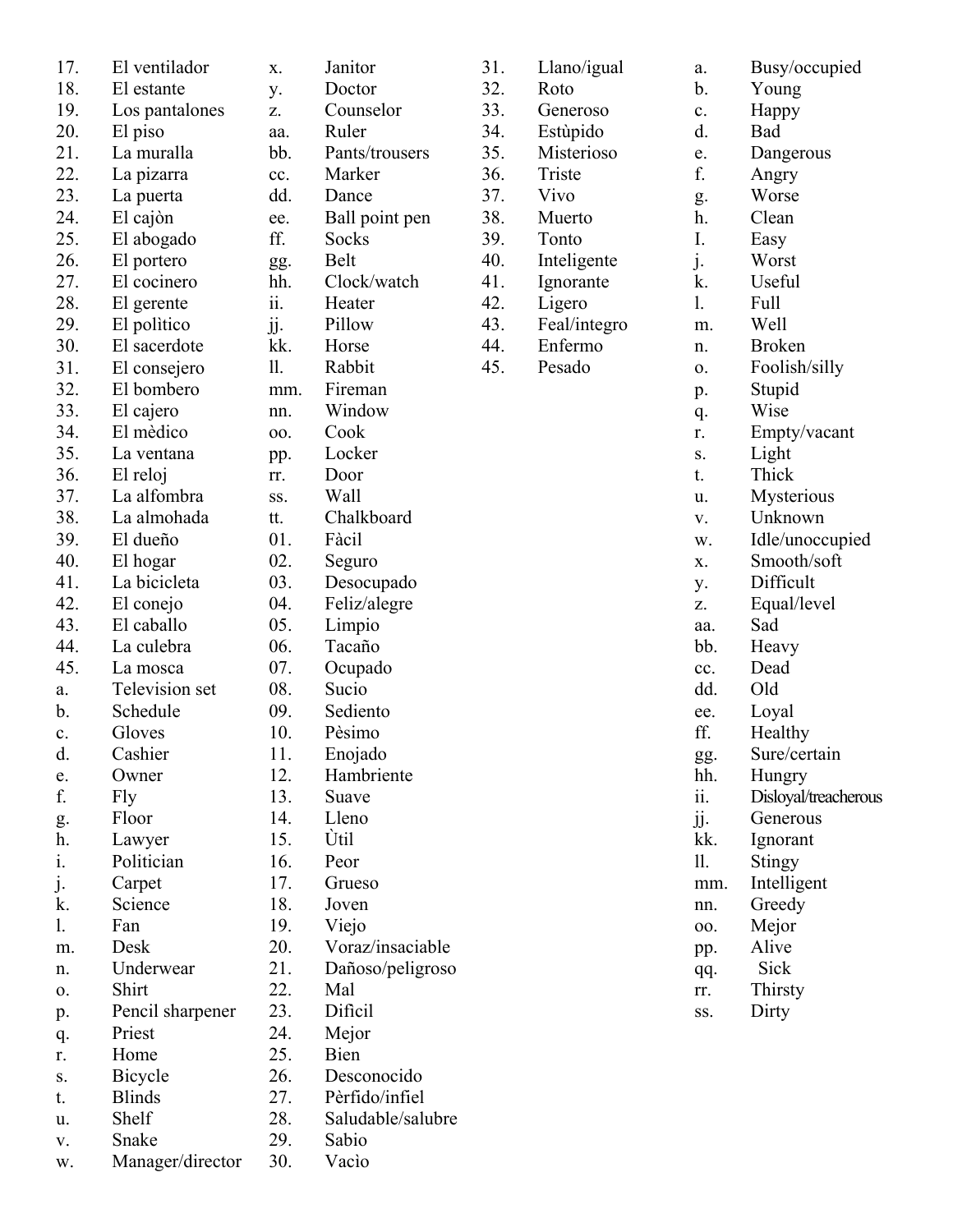#### **LESSON TEN: REVIEW PRONOUNS**

Directions: Match the pronouns in Spanish to their English meanings by writing the letter of the English translation in front of the number of the pronoun in Spanish:

#### **SUBJECT PRONOUNS**

| 01. | Nosotros-as | a. | You (singular/familiar) |
|-----|-------------|----|-------------------------|
| 02. | È1          | b. | We                      |
| 03. | Ellos-as    | c. | You (plural/familiar)   |
| 04. | Vosotros-as | d. |                         |
| 05. | Ella        | e. | You (plural/formal)     |
| 06. | Yο          | f. | He                      |
| 07. | Ud.         | g. | She                     |
| 08. | Uds.        | h. | You (singular/formal)   |
| 09. | Тù          | i. | They                    |

#### **REFLEXIVE PRONOUNS**

| 01. | Me         | a. | Yourself (familiar)   |
|-----|------------|----|-----------------------|
| 02. | <b>Nos</b> | b. | Yourselves (familiar) |
| 03. | Se         | c. | Myself                |
| 04. | Os         | d. | Ourselves             |
| 05. | Te         | e. | Yourself, himself,    |
|     |            |    | herself, themselves,  |
|     |            |    | vourselves, itself    |

#### **DEMONSTRATIVE PRONOUNS**

| 01. | Estos    | a.             | These (feminine)       |
|-----|----------|----------------|------------------------|
| 02. | Esa      | b.             | This (masculine)       |
| 03. | Ese      | $\mathbf{c}$ . | That (fem. close by)   |
| 04. | Estas    | d.             | Those (masc. close by) |
| 05. | Aquellos | e.             | These (masculine)      |
| 06. | Aquel    | f.             | That (masc. close by)  |
| 07. | Este     | g.             | Those (masc. far away) |
| 08. | Esta     | h.             | That (fem. far away)   |
| 09. | Esos     | $\mathbf{1}$ . | Those (fem. far away)  |
| 10. | Aquellas | $\mathbf{i}$ . | That (masc. far away)  |
| 11. | Aquella  | k.             | This (feminine)        |

I have omitted the accent marks: use accent marks when these are used as pronouns, no accent mark when they are used a modifiers.

#### **DIRECT OBJECT PRONOUNS**

| 01. | Him/it                 | a.             | <b>Nos</b> |
|-----|------------------------|----------------|------------|
| 02. | Her/it                 | b.             | La         |
| 03. | Me                     | c.             | Lo         |
| 04. | You (fam.sing)         | d.             | $Le^*$     |
| 05. | You (form.sing)        | e.             | Os         |
| 06. | $\mathbf{U}\mathbf{s}$ | f.             | Los        |
| 07. | You (form.plur)        | g.             | Las        |
| 08. | Them (masc.)           | h.             | Me         |
| 09. | Them (fem.)            | i.             | $Les*$     |
| 10. | You (fam.plur)         | $\mathbf{i}$ . | Te         |
|     |                        |                |            |

 $*$ = this usage of "le" and "les" is common to Latin-American Spanish.

#### **INDIRECT OBJECT PRONOUNS**

| Le.        | a.             | To/for you/him/her (sing)          |
|------------|----------------|------------------------------------|
| Me         | b.             | To/for us                          |
| Os         | C <sub>1</sub> | To/for you (fam. sing)             |
| <b>Nos</b> | d.             | To/for you (fam. plur)             |
| Se         | e.             | To/for you/them (plur)             |
| Les        | f.             | To/for me                          |
| Te         | g.             | Replacement for <i>le/les</i> when |
|            |                | used before a direct object        |
|            |                | pronoun beginning with "l"         |
|            |                |                                    |

 $a<sub>z</sub>$ 

 $\mathbf{b}$ .

 $\mathbf{c}$ .

 $\mathbf{d}$ .

 $e<sub>1</sub>$ 

f.

Nuestro/ $a$ /os/as

Vuestro/a/os/as

 $Mio/a/os/as$ 

Suyo/a/os/as

 $Su/sus$ 

 $Mi/mis$ 

#### **POSSESSIVE PRONOUNS**

- $01.$ Our/Ours
- 02. His/her/your
- 03.  $My$
- Mine 04.
- Your (fam.sing)  $0.5<sub>1</sub>$
- Your (fam. plur) 06.
- 07. Yours (fam. sing) Tu/tus g.
- His/hers/yours/theirs h. 08. Tuyo/a/os/as

#### **TRANSLATION/GENDER/NUMBER AGREEMENT LESSON TEN:**

For each item, change the modifier to match the new subject. Then translate the result. Directions: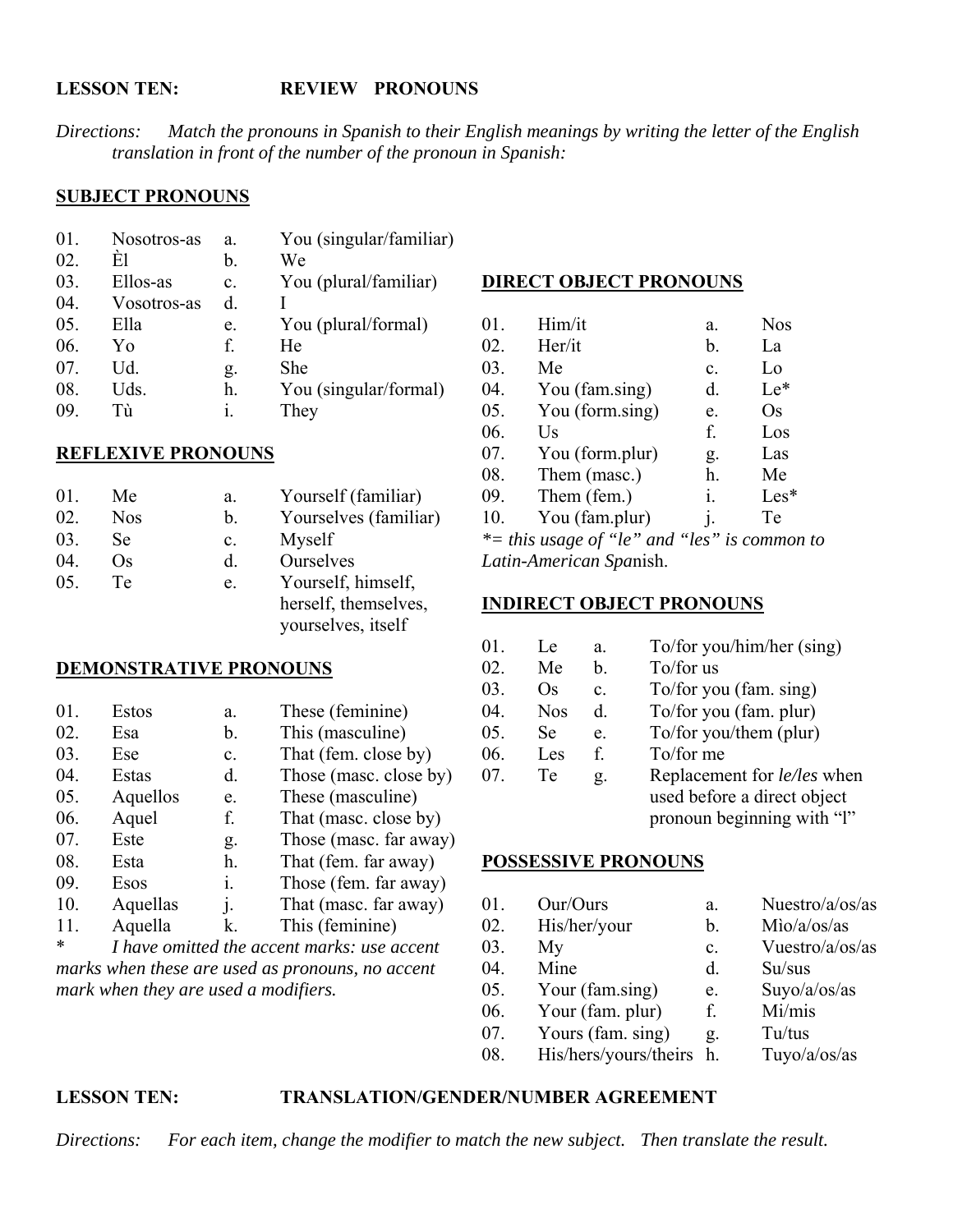01. El bisabuelo flaco

Los bisabuelos *flacos* 

*The skinny greatgrandfathers* 

02. La media hermana estùpida Las media hermanas

03. El banquero adinerado Los banqueros

04. La escalera ancha Las escaleras

05. El corredor oscuro Los corredores

06. El autobùs viejo Los autobùses

07. El sobrino inteligente Los sobrinos\_\_\_\_\_\_\_\_\_\_\_\_\_\_\_\_\_\_\_\_\_\_\_\_\_\_\_

08. El cuchillo embotado Los cuchillos

09. Una cuchara sucia Unas cucharas\_\_\_\_\_\_\_\_\_\_\_\_\_\_\_\_\_\_\_\_\_\_\_\_\_

10. El carro nuevo Los carros \_\_\_\_\_\_\_\_\_\_\_\_\_\_\_\_\_\_\_\_\_\_\_\_\_\_\_\_

11. El pupitre roto Los pupitres\_\_\_\_\_\_\_\_\_\_\_\_\_\_\_\_\_\_\_\_\_\_\_\_\_\_\_

12. El calendario organizado Los calendarios\_\_\_\_\_\_\_\_\_\_\_\_\_\_\_\_\_\_\_\_\_\_\_\_

 $\mathcal{L}_\text{max}$  and  $\mathcal{L}_\text{max}$  and  $\mathcal{L}_\text{max}$  and  $\mathcal{L}_\text{max}$ 

13. El cielo azul Los cielos

14. El làpiz puntiagudo(apuntado) Los làpices\_\_\_\_\_\_\_\_\_\_\_\_\_\_\_\_\_\_\_\_\_\_\_\_\_\_\_

15. La falda corta Las faldas

# 16. El papel arrancado Los papeles\_\_\_\_\_\_\_\_\_\_\_\_\_\_\_\_\_\_\_\_\_\_\_\_\_\_\_\_\_\_\_\_

17. Un libro quemado Unos libros

18. El profesor sabio Los profesores \_\_\_\_\_\_\_\_\_\_\_\_\_\_\_\_\_\_\_\_\_\_\_\_\_\_\_\_\_

19. El zapato rascado Los zapatos

20. Una regla gruesa Unas reglas

21. El baile desconocido Los bailes

22. El estante alto Los estantes

23. Un cinturòn largo Unos cinturones

24. El ventilador inùtil Los ventiladores

25. La canciòn exòtica Las canciònes

26. Un televisor ruidoso Unos televisores

27. La señorita tonta Las señoritas

28. El tenedor doblado Los tenedores

29. Una prueba difìcil Unas pruebas\_\_\_\_\_\_\_\_\_\_\_\_\_\_\_\_\_\_\_\_\_\_\_\_\_\_\_\_\_\_\_\_

30. El cèsped llano Los cèspedes\_\_\_\_\_\_\_\_\_\_\_\_\_\_\_\_\_\_\_\_\_\_\_\_\_\_\_\_\_\_\_\_\_

#### **LESSON TEN: TRANSLATION/IMPERATIVES**

 $\overline{\phantom{a}}$  ,  $\overline{\phantom{a}}$  ,  $\overline{\phantom{a}}$  ,  $\overline{\phantom{a}}$  ,  $\overline{\phantom{a}}$  ,  $\overline{\phantom{a}}$  ,  $\overline{\phantom{a}}$  ,  $\overline{\phantom{a}}$  ,  $\overline{\phantom{a}}$  ,  $\overline{\phantom{a}}$  ,  $\overline{\phantom{a}}$  ,  $\overline{\phantom{a}}$  ,  $\overline{\phantom{a}}$  ,  $\overline{\phantom{a}}$  ,  $\overline{\phantom{a}}$  ,  $\overline{\phantom{a}}$ 

*Directions: Use the familiar imperative forms indicated by the infinitives. Then translate the sentences.*

01. **a** la ventana. (Abrir)

\_\_\_\_\_\_\_\_\_\_\_\_\_\_\_\_\_\_\_\_\_\_\_\_\_\_\_\_\_\_\_\_\_\_\_\_\_\_\_\_\_\_